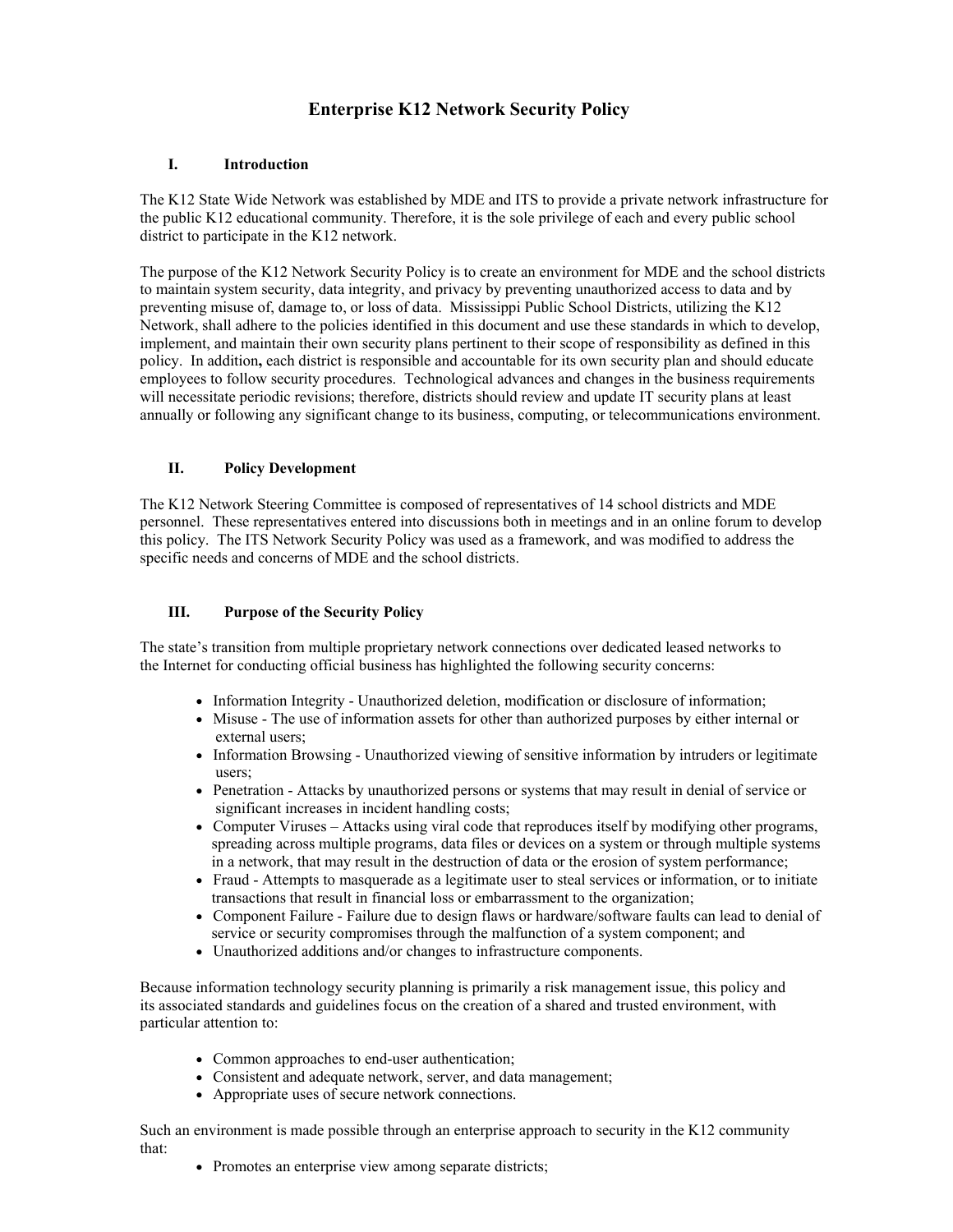- Requires adherence to a common security architecture and its related procedures;
- Recognizes an interdependent relationship among school districts, such that strengthening security for one strengthens all and, conversely, weakening one weakens all; and
- Assumes mutual distrust until proven friendly, including relationships within government, with trading partners, and with anonymous users.

In response to these threats and to assist school districts in mitigating associated risks, the Board of Education requires that districts take steps necessary to initiate an enterprise-wide approach to:

- Ensure secure interactions between and among governmental agencies and school districts take place
- within a shared and trusted environment;
- Ensure secure interactions between and among business partners, external parties, and school districts to utilize a common authentication process, security architecture, and point of entry;
- Prevent misuse of, damage to, or loss of MDE/District hardware and software facilities;
- Prevent unauthorized use or reproduction of copyrighted material by public entities.

Accordingly, the Board of Education directs MDE and Districts to:

- Operate in a manner consistent with the K12 Network Security Policy
- Develop, implement, maintain, and test security processes, procedures, and practices to protect and safeguard voice, video, and data computing and telecommunications facilities -- including telephones, hardware, software, and personnel -- against security breaches;
- Train staff to follow security procedures and standards;
- Apply appropriate security measures when developing transactional Internet-based applications, including but not limited to electronic commerce (e-commerce); and
- Ensure and oversee compliance with this policy.

## **IV. Security Policy Scope**

For the purposes of this policy, security is defined as the ability to protect the integrity, availability, and confidentiality of information held by a district and to protect network assets from unauthorized use or modification and from accidental or intentional damage or destruction. It includes the security of network facilities and off-site data storage; computing, telecommunications, and applications related services purchased from commercial concerns; and Internet-related applications and connectivity.

This policy applies to all educational institutions, as provided by law, that operate, manage, or use network services or equipment to support critical state business functions. The scope of responsibility for MDE shall include all network components from district-level routers throughout the K12 Network to its connection with ITS. A school district's scope of responsibility shall be from the district connection at said router throughout the entirety of the school district's wide- and local-area networks.

## **V. Security Policy Exemptions**

This policy applies to Mississippi Public School Districts except when they develop security policies in lieu of the policy statements below

that are:

- 1) Appropriate to the school districts respective environments,
- 2) Does not adversely affect the remainder of the K12 Network, and
- 3) Consistent with the intent of the K12 Network policy. Such districts security policies must address:
	- o Appropriate levels of security and integrity for data exchange and business transactions;
	- $\circ$  Effective authentication processes, security architecture(s), and trust fabric (s); and,
	- o Compliance, testing and audit provisions.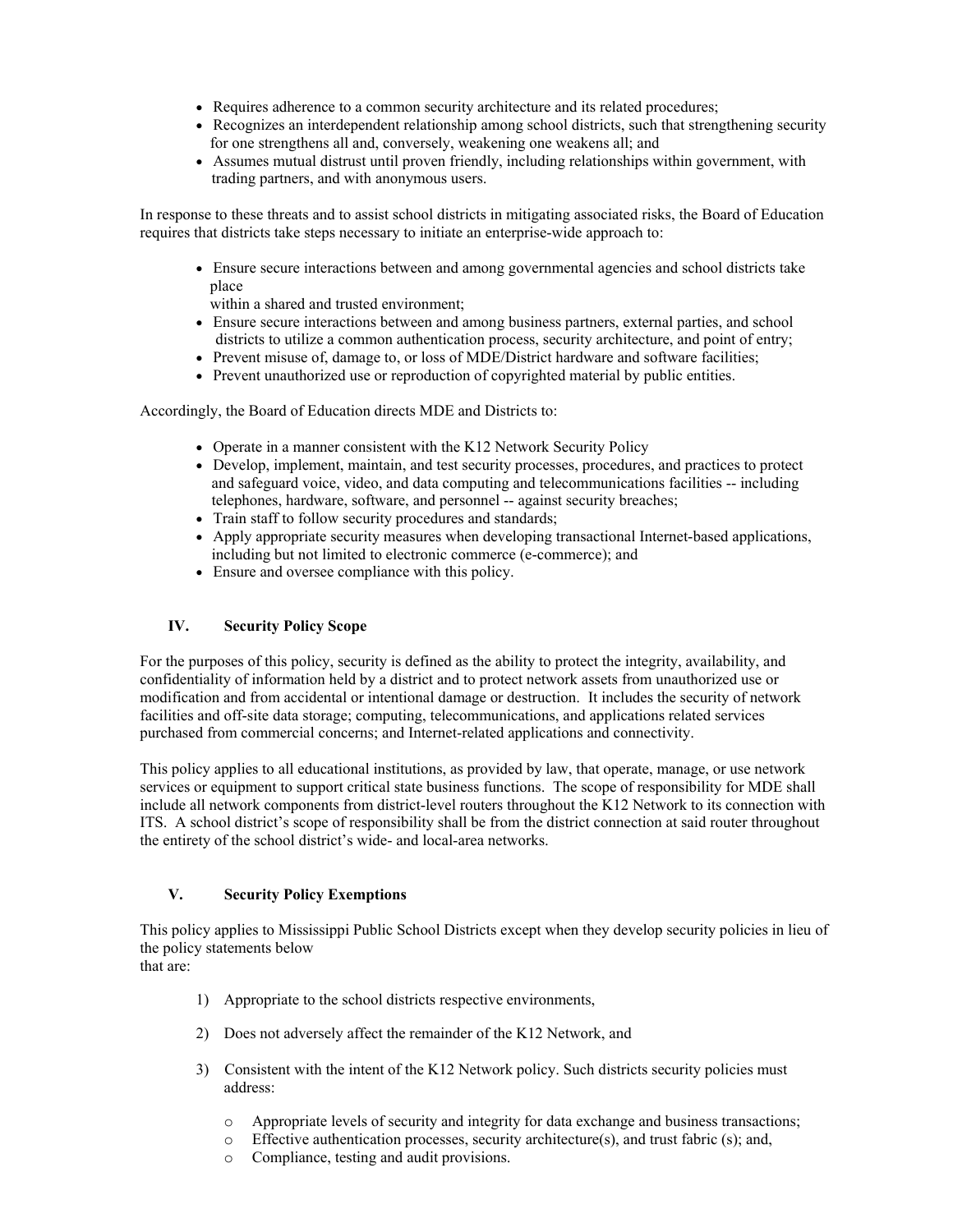# **VI. General Security Policy**

It is the network security policy of the K12 educational community that:

- 1) Each district shall operate in a manner consistent with the maintenance of a shared, trusted environment within state government for the protection of sensitive data and business transactions. Districts may establish certain autonomous applications, including those hosted by Applications Service Provider or other third party, outside of the shared, trusted environment, PROVIDED the establishment and operation of such applications follows all guidelines as set forth in this security policy and does not jeopardize the enterprise security environment, specifically:
	- o The security protocols (including means of authentication and authorization) relied upon by others; and
	- o The integrity, reliability, and predictability of the State backbone network.
- 2) Furthermore, each district that operates its applications and networks within the Mississippi K12 Educational Network Infrastructure must subscribe to the following principles of shared security:
	- o Districts shall follow security standards established for selecting appropriate assurance levels for specific application or data access and implement the protections and controls specified by the appropriate assurance levels;
	- o Districts shall recognize and support the state's standard means of authenticating external parties needing access to sensitive information and applications;
	- o Districts shall follow security standards established for securing servers and data associated with the secure application; and
	- o Districts shall follow security standards established for creating secure sessions for application access.
- 3) Each district should review its IT security processes, procedures, and practices at least annually and make appropriate updates after any significant change to its business, computing, or telecommunications environment. Examples of these changes include modifications to physical facility, computer hardware or software, telecommunications hardware or software, telecommunications networks, application systems, organization, or budget. Practices will include appropriate mechanisms for receiving, documenting, and responding to security issues identified by third parties.
- 4) Each district is responsible for the oversight of its respective districts IT security and will confirm in writing that they are in compliance with this policy. The annual security verification letter must be signed by the current Superintendent and submitted to MDE. The verification indicates review and acceptance of district security processes, procedures, and practices as well as updates to them since the last approval.
- 5) The State Auditor may audit district IT security processes, procedures, and practices. The State Auditor may audit any district for compliance with this policy.

District IT security processes, procedures, and practices may contain information (confidential or private) about the district's business, communications, and computing operations or employees. Policy and procedures for distribution of any related documentation should consider sensitive information and related statutory exemptions for such information from public disclosure.

## **VII. Security Policy; Review, Schedule and Updates**

Technological advances and changes in the business requirements will necessitate periodic revisions; therefore, districts should review and update IT security plans at least annually or following any significant change to its business, computing, or telecommunications environment.

Districts should promote security awareness by informing employees, associates, business partners, or others using its computers or networks about security policies and practices, what is expected of them, and how they are to handle the information.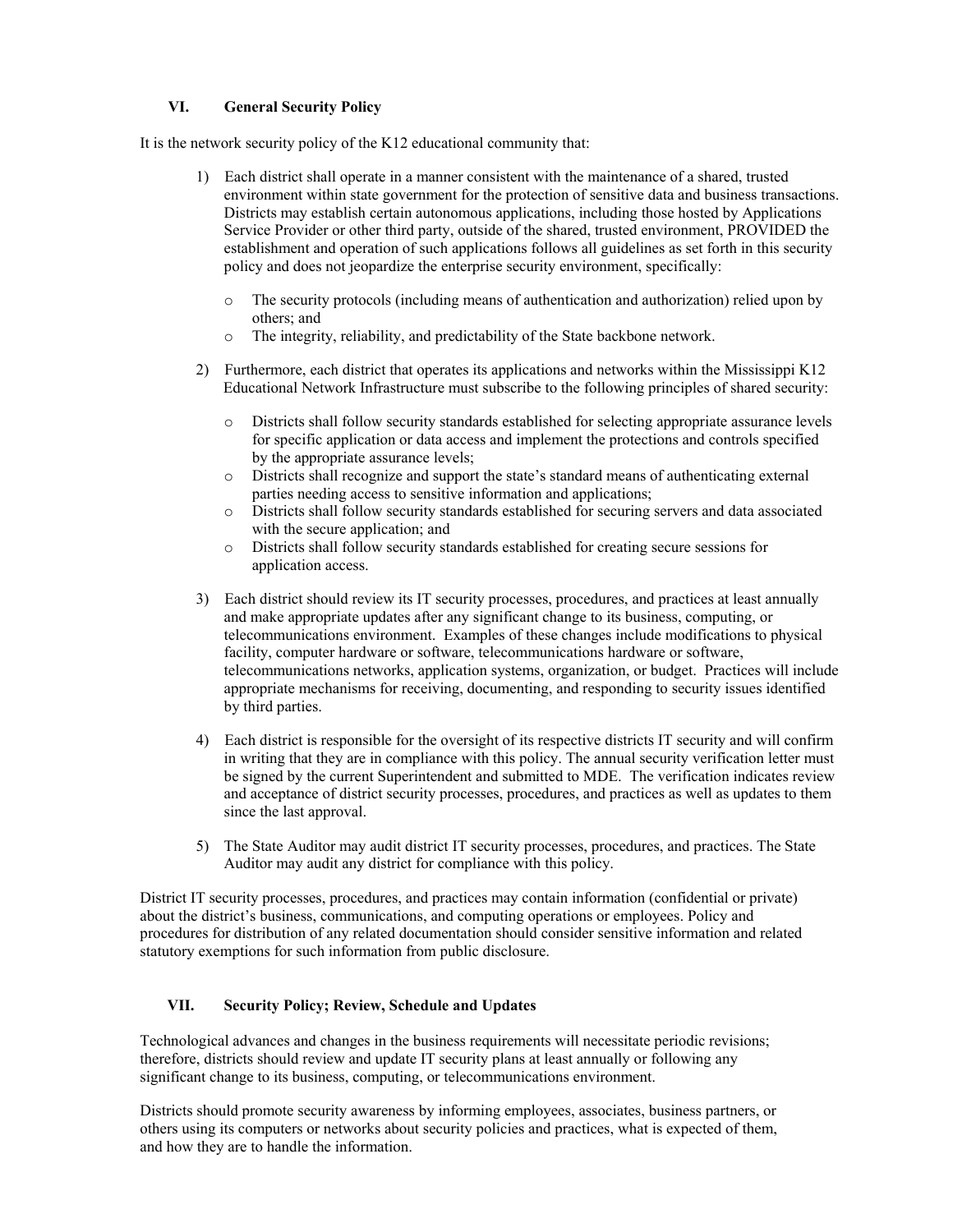## **VIII. Web Server; Connectivity, Security, Physical Location**

If a district maintains a web sever that resides on the State network and needs to be accessible from the Internet, there are several security guidelines that must be met. These include:

- 1) MDE will house a proxy server(s) inside the MDE firewall which will perform a reverse proxy service for every web server on the K12 network. All HTTP and HTTPS request from the Internet will be redirected through the MDE Firewall to the proxy server(s).
- 2) Each district is required to "harden" the server by making sure that all the current operating system patches are applied and kept up-to-date, removing any unnecessary server processes, etc., as recommended by MDE-MIS.

## **IX. E-mail; Functionality, Security, Limitations**

For the purpose of security and limiting Spam into the network, MDE shall implement and maintain mail relays on the inside of the firewall. All mail entering and exiting the K12 network must come through the mail relay and be "relayed" to the appropriate mail server.

- 1) No direct SMTP from the Internet. Districts must utilize the MDE maintained mail relays for mail traveling in from the Internet.
- 2) No POP or IMAP from Internet to mail servers inside State network. Districts must utilize a web interface (HTTP/HTTPS) to access this mail.
- 3) Only the districts e-mail server will be permitted to have SMTP traffic pass from the district. All other SMTP traffic will be stopped at the district router.

## **X. Antivirus Software; Virus Prevention, Detection and Removal**

There are several kinds of software that can surreptitiously breach computer and/or network security. They include:

• virus: a code fragment (not an independent program) that reproduces by attaching to another program. It may damage data directly, or it may degrade system performance by taking over system resources, which are then not available to authorized users.

• worm: an independent program that reproduces by copying itself from one system to another, usually over a network. Like a virus, a worm may damage data directly, or it may degrade system performance by consuming system resources and even shutting down a network.

• Trojan horse: an independent program that appears to perform a useful function but that hides another unauthorized program inside it. When an authorized user performs the apparent function, the Trojan horse performs the unauthorized function as well (often usurping the privileges of the user).

A common method of sending these computer viruses is via email. MDE will scan all inbound email for viruses. Districts shall implement and maintain anti-virus software on their networks. MDE strongly recommends that all districts implement administrative policies in regard to virus and email. These should include:

- 1) Maintain real-time anti-virus software on the network including all servers and workstations.
- 2) Be diligent about keeping virus definition files up-to-date. The virus scanning software is only as good as the virus definition file associated with the scan. Virus scans performed with out-dated definitions file will not locate the newest, latest and greatest virus threat.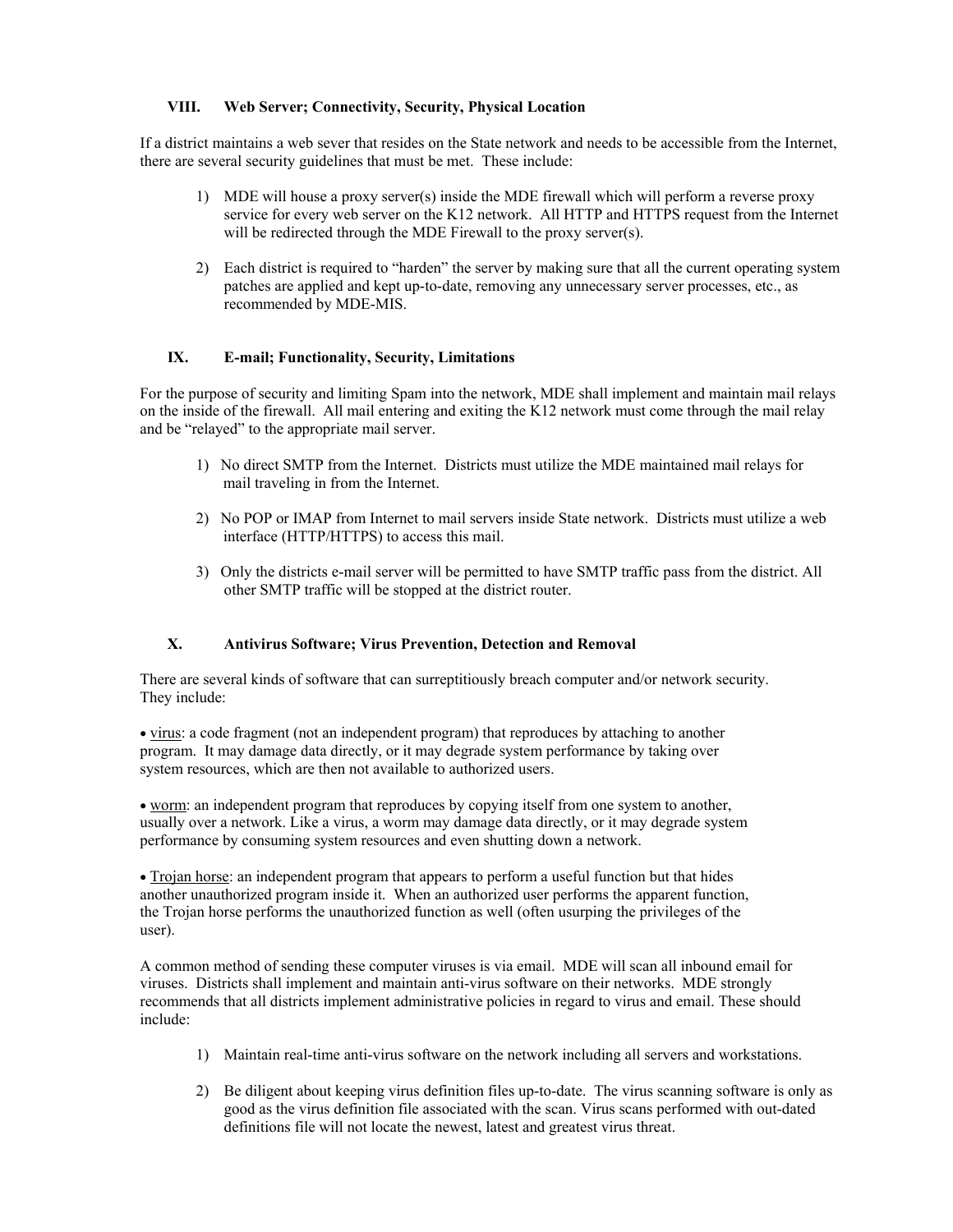- 3) Instruct network users not to open attachments from individuals they do not know and/or trust. Instruct them to either delete the email in question or notify the support staff for further investigation.
- 4) Once a device is infected with a virus, the offending machine should be removed from the network until such time the virus can be removed from the machine.
- 5) Please note that copies of virus-detection and eradication tools should be kept offline. Otherwise it is possible that the virus could modify the detection tools to prevent its own detection. You should actively scan/check for viruses online, but periodically use the off-line, trusted copies of the tools to scan your systems.

#### **XI. Firewalls Requirements; Use, Functionality and Port Restriction**

MDE will maintain a firewall within the core of the network that provides one level of protection of the State network from the connection to the Internet. Below are examples of what will not be permitted:

- 1) No direct SMTP from the Internet. Districts must utilize the MDE maintained mail relays for mail traveling from the Internet.
- 2) No POP or IMAP from Internet to mail servers inside State network. Districts must utilize a web interface (HTTP/HTTPS) to access this mail.
- 3) No FTP access allowed from Internet to a device on K12 network.
- 4) MDE will not restrict FTP out of the State network to a device on the Internet provided that session/transfer is initiated from the State network.
- 5) No LAN protocols mapped to and/or from devices on Internet (i.e. NetBios, NetBeui, NFS, etc.).
- 6) No ICMP to and/or from Internet to State network.
- 7) Any outbound port that has the potential of propagating industry-known viruses, worms, etc.

The exception to these port restrictions is when a district has a VPN implemented between them and a third party. In that scenario, all ports are available for use provided the traffic goes through the VPN.

**AT NO TIME** may a district permit a third party entity to connect directly to their local area network behind the State's firewall . **This backdoor direct connection is a serious security violation.** This includes terminating third party circuits behind MDE firewalls and/or utilizing a PC remote control product (i.e. PCAnywhere) and a modem over a dialup connection.

## **XII. Non-State-Business Related Network Traffic**

Bandwidth has a high cost associated with its usage. The State network was implemented and is maintained to allow state and district employees to utilize automated systems and tools to help facilitate their carrying out work responsibilities and duties and meeting the needs of those individuals they serve. In saying that, the State network infrastructure must not be utilized for personal gain and/or entertainment. Unnecessary applications that pose potential security risks will not be permitted on the State network. These include, but are not limited to:

- 1) Instant Messaging protocols outbound from State network to Internet will be permitted. However, the ports that these applications use can be used to hack into systems or these applications can be used as a means to download viruses, worms, etc., therefore any district may request that these protocols be blocked on an individual basis.
- 2) Music/video/file sharing services (I.e. Napster, Kazaa, etc.) and any other illegal software or services will not be permitted on State network. In addition to security concerns, these services